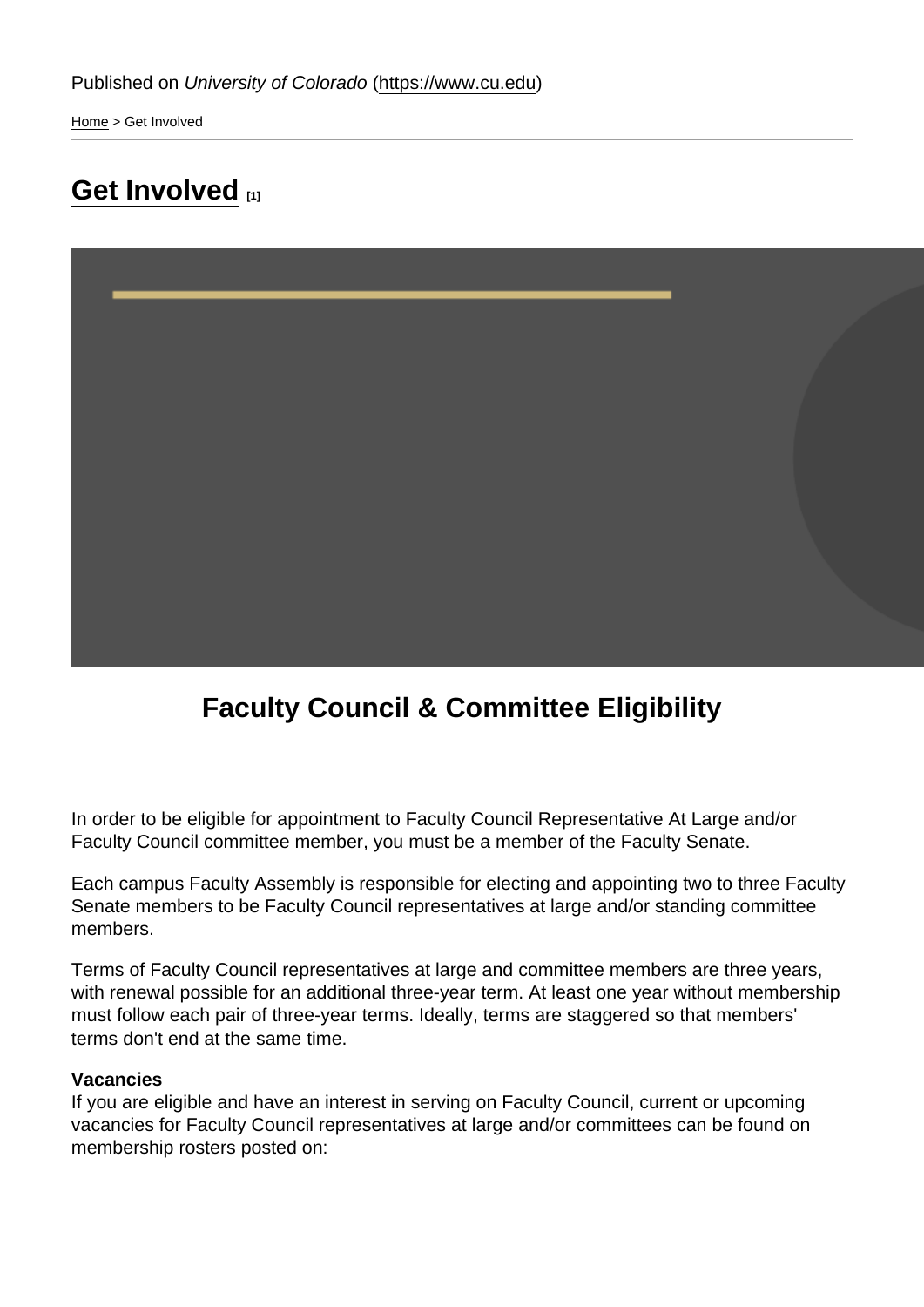- [Faculty Council Members page](https://www.cu.edu/faculty/faculty-council/faculty-council-members) [2] click on the tab for "Representatives at Large"
- [Committee webpages](https://www.cu.edu/faculty/committees-faculty-council/about-committees) [3]

You must contact your respective Faculty Assembly for election and appointment request.

### Members of Faculty Senate

#### [Faculty Senate Constitution Article I.A.2.a.](https://www.cu.edu/faculty/constitution-bylaws/constitution/article-i-definitions-and-principles) [4]

The Faculty Senate consists of all members of the general faculty with the following titles whose appointments are fifty-percent or more:

- professor
- associate professor
- assistant professor
- senior instructor
- instructor
- scholar in residence and artist in residence.

Adjoint, attendant, clinical, and research faculty with fifty-percent or more appointments in the above ranks are also members of the Faculty Senate.

# Faculty Assembly Appointments

Each campus Faculty Assembly has its own process for nominations and elections to the Faculty Council and its committees. Contact your respective campus Faculty Assembly if interested in getting involved.

CU Anschutz Faculty Assembly

Contact the Anschutz Faculty Assembly Chair, Vice Chair, and/or Administrative Coordinator [listed on the website](https://www.ucdenver.edu/faculty-staff/faculty-assembly/anschutz-medical-campus-faculty-assembly#ac-executive-committee-0)  $[5]$  under Executive Committee.

CU Boulder Faculty Assembly

Contact the [Boulder Faculty Assembly](https://www.colorado.edu/bfa/) [6] sharing your interest in getting involved. [bfa@colorado.edu](mailto:bfa@colorado.edu) [7]

The full process is outlined below:

1. Call for committee seat vacancies are announced to Boulder faculty in mid-September which is the month that Boulder Faculty Assembly (BFA) committee seat elections are